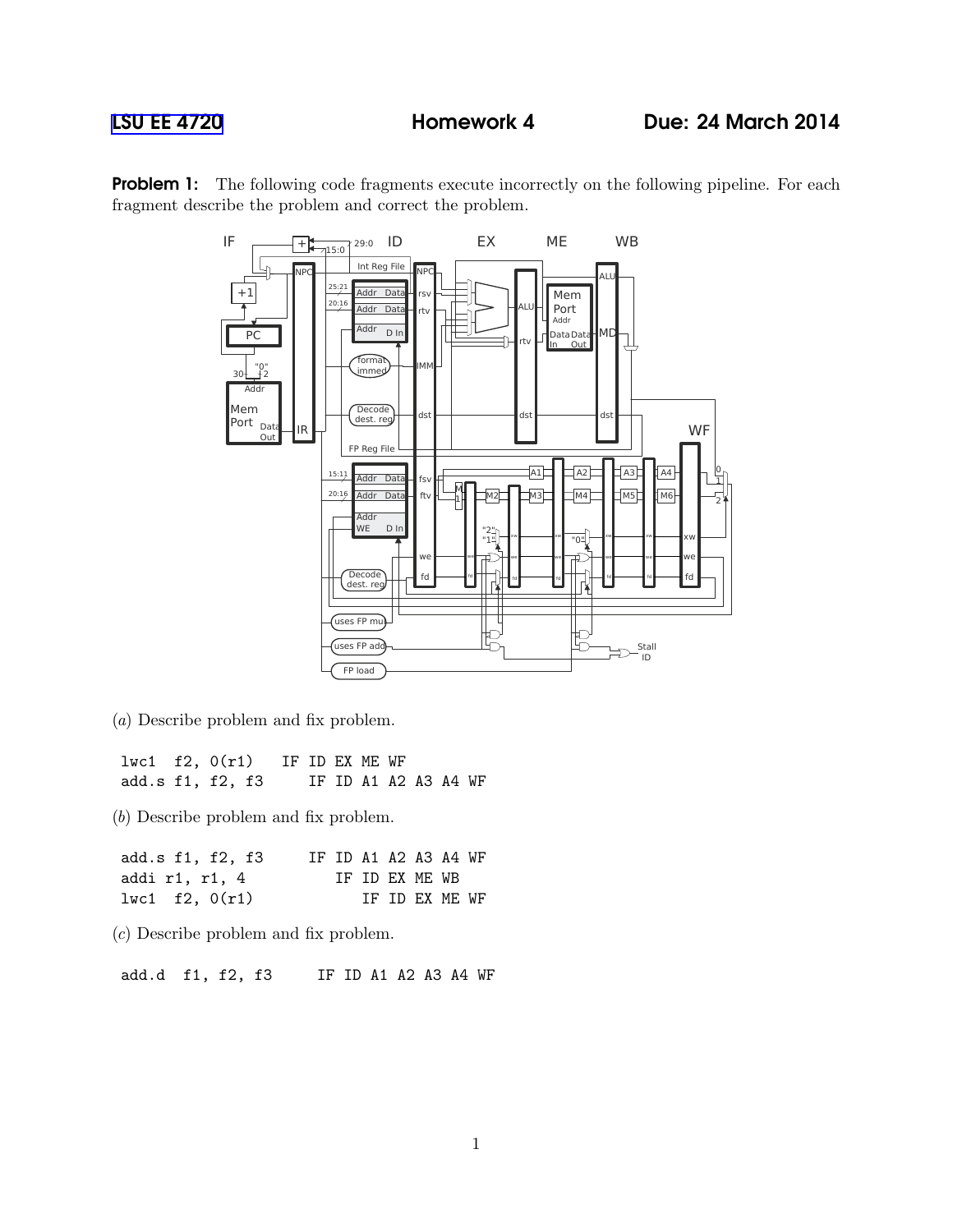**Problem 2:** The code fragment below contains a MIPS floating-point comparison instruction and branch. The pipeline illustrated below does not have a comparison unit, in this problem we will add one. The comparison unit to be used has two stages, named C1 and C2. The output of C2 is one bit, indicating if the comparison was true.



c.gt.d f2, f4 bc1t TARG add.d f2, f2, f10 ... TARG: xor r1, r2, r3

(a) Add the comparison unit to the pipeline above. Also add a new register FCC (floating point condition code) that is written by the comparison instruction and is used by the control logic to determine if a floating-point branch is taken.